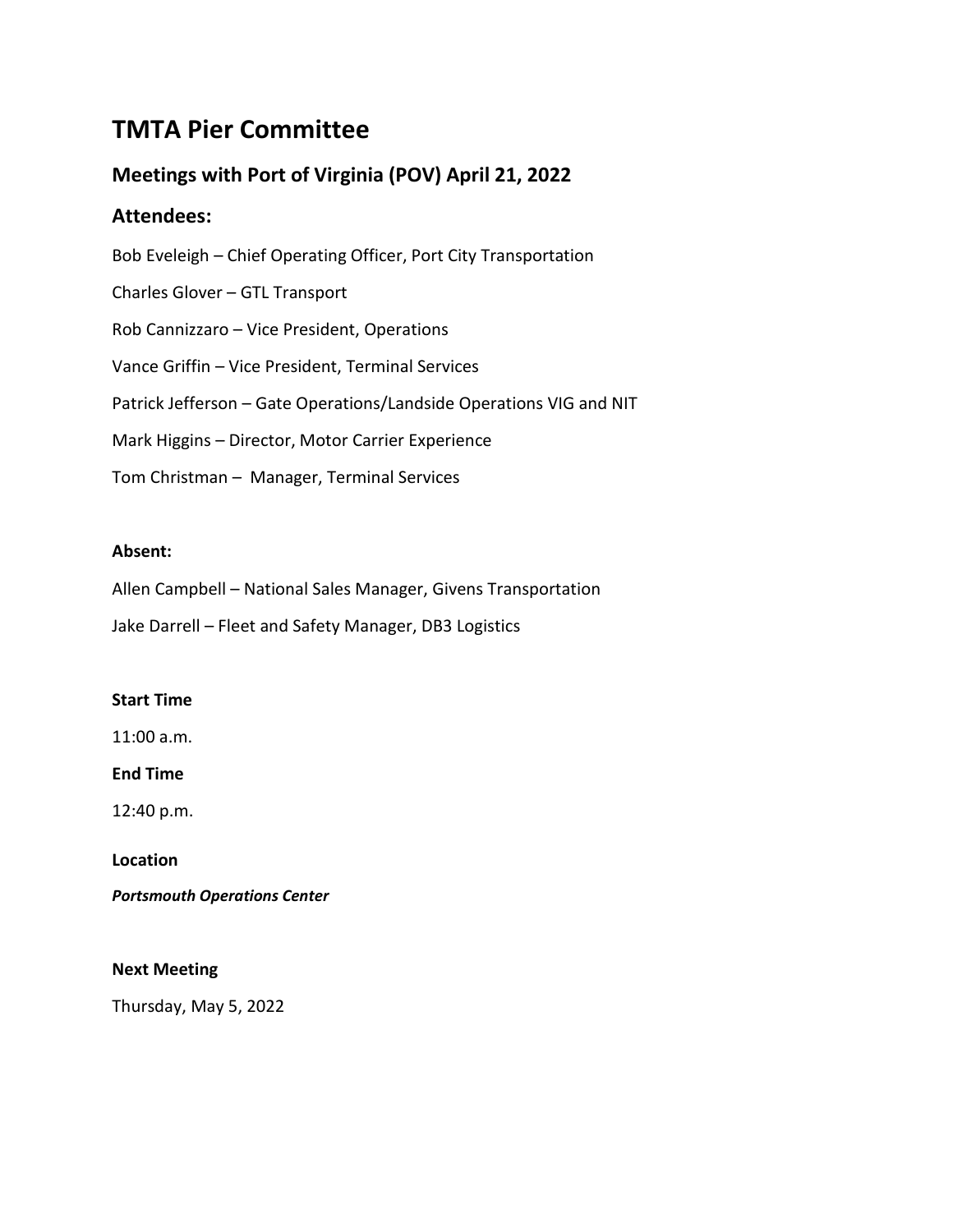# **Notes/Findings**

#### **Volumes**

Volumes remain steady. Ships remain off the coast waiting to unload.

Imports on sea are slowed for 2 weeks. Then rebounded. No impact seen yet from closing of Shanghai.

#### **Stack Utilization Statistics**

Utilization has come down to more normal levels. Repositioning of long dwelling containers has been completed. Rehandles are down which improves turns.

#### **Metrics**

Over 2 hours turns are declining. Over 2 hours turns are greatest at VIG as would be expected.

The Port has a working group devoted to driving down over 2 hour turns.

#### **Hampton Blvd**

Hampton Blvd has been a topic of conversation in several forums over the last month. The TMTA has take the initiative to attend the Hampton Blvd Task Force meetings to provide input on efforts taken by the trucking community to improve safety on Hampton Blvd. The Pier Committee discussed the issues raised in the other forums and continues to monitor the situation. In the past month the TMTA has:

- 1. Provided Norfolk Police with access to the TMTA TRAC system to report truck violations.
- 2. Verified that a traffic sign is in place at the South exit (Terminal Blvd) of NIT indicating trucks leaving NIT may not use Hampton Blvd between 4pm and 6 am.
- 3. We arranged for the Port to republish the message about complying with Hampton Blvd hours restrictions, speed limits and red lights initially published several months ago.

The top items residents along Hampton Blvd want addressed are:

- 1. Trucks running on Hampton Blvd in violation of the 4 pm to 6 am curfew. Trucks cannot use Hampton Blvd during these hours. Please remind your drivers and spread the word to other motor carriers.
- 2. Last minute lane changes (from left lane to right lane) before entering the midtown tunnel on Hampton Blvd. going East. The road has one sign indicating the need to move to the right lane. Trucks should move right early.
- 3. Speeding. Additional traffic lights, speed cameras and reduced speed limits are in the works. Strict enforcement of speed limits is also underway.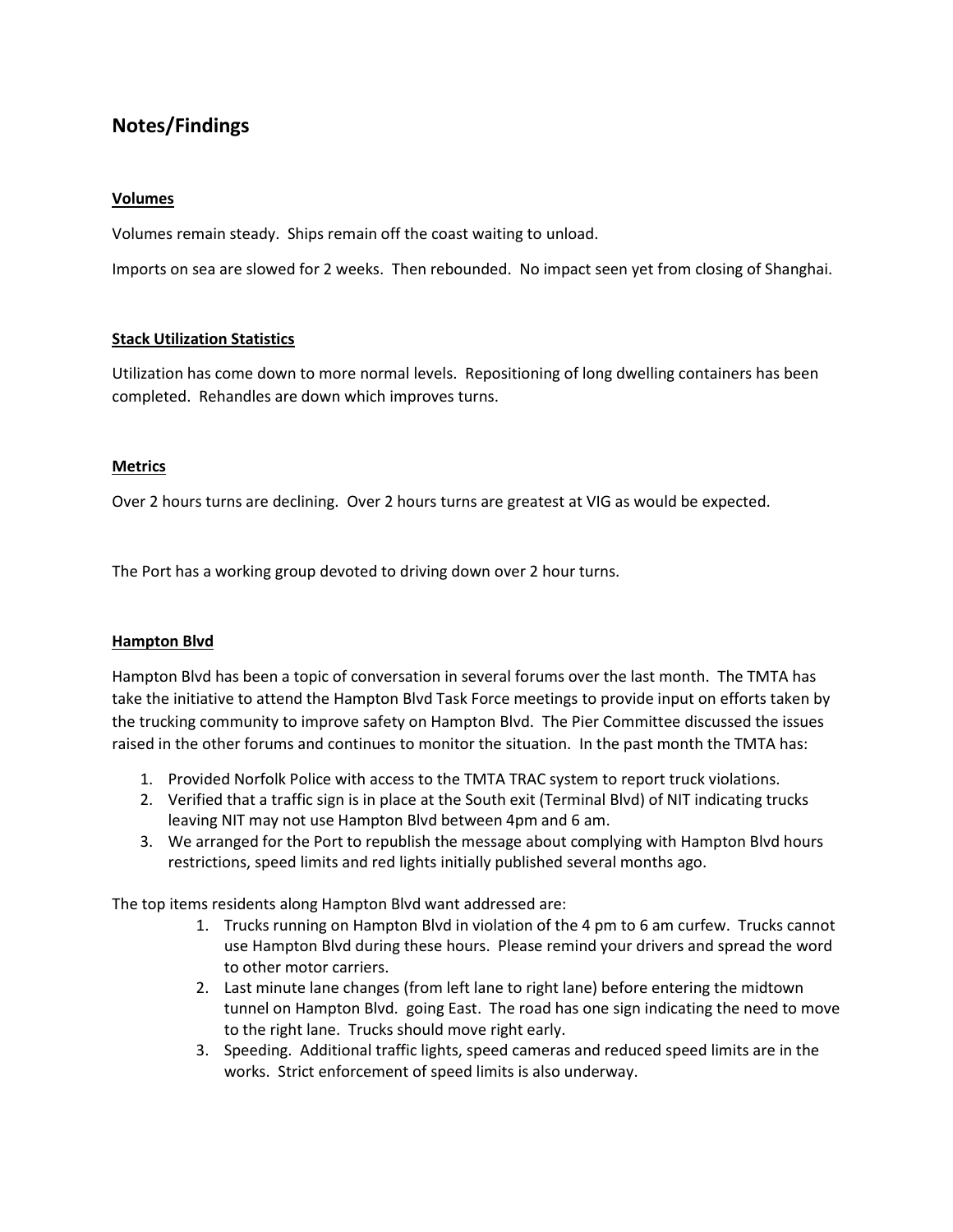The Pier Committee will assist where practical in communicating Hampton Blvd. restrictions on a regular basis to the motor carrier community.

#### **Advance Notice of Matrix Changes**

The Port is providing advance notice when a facility is taken away. The only exception will be if the daily volume results in a facility filling to capacity unexpectedly. We will continue to monitor and discuss improvements.

#### **ProPass Improvements – active truck maintenance (delete truck feature)**

The Port has confirmed a problem is arising when a reservation hour is full and a motor carrier tries to make an edit to their reservation. The Port is working on a fix.

April 21 Update – Two improvements have been made: 1) ability to delete trucks in truck maintenance and 2) added ability to order a new RFID tag for a truck that has an old one.

License plate edit and drop empty edit improvements are being coded now and will be released soon.

#### **VIG Restrooms**

2 port-a-johns adjacent to DA. One on Renfro Road. One male and one female bathroom in the DA building. The bathrooms in the DA may be used when a port-a-john is not available. Port will look to add an additional port-a-john and consider one unit designated for female use. We also discussed ability to increase cleaning frequency and the need for users to clean up after themselves.

#### **Damage to Port Property**

The Port has experienced destruction of phones and damage to restroom and port-a-john facilities. Please ask your drivers to report damage whenever they see it.

#### **Wrong Container Mounted and 'Lost' Containers**

Motor carriers have not reported additional instances of this happening in TRAC so this item will be dropped for now.

#### **PPCY Traffic Congestion**

It appears recent changes at PPCY now have all traffic types flowing into single line slowing turns to a crawl. Drivers also asked for outbound process to be improved. We have asked the Port to reexamine the flow in the PPCY to improve flow and improve turns. The types of containers and the lines are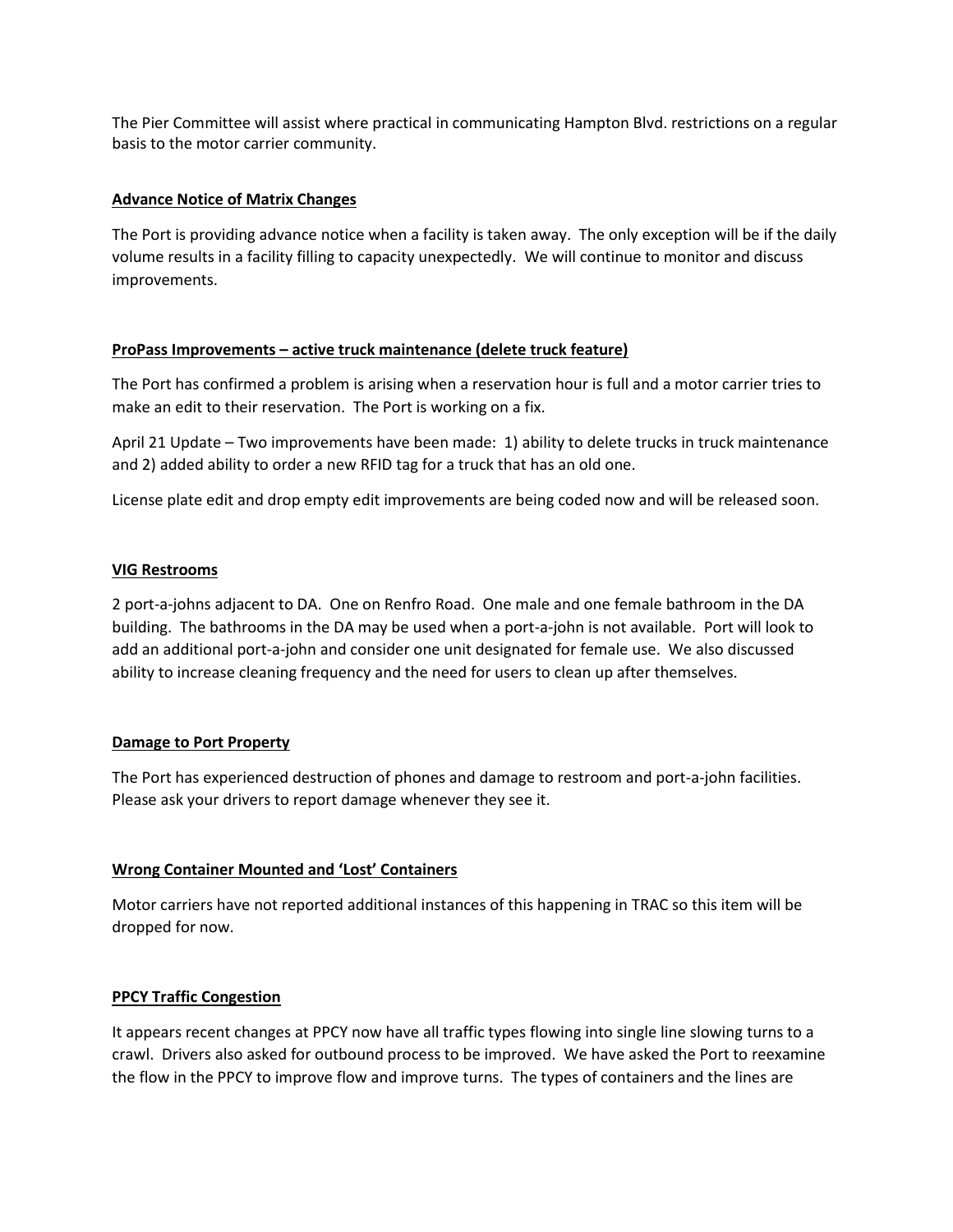changing each week so it is difficult to get an optimal result every week. A Pier Committee member and a Port Representative will drive through the facility to look at the flows and identify improvements.

April 21 Update – The drive through resulted in some changes that provide more room for truck movements.

#### **20' CMA Goes to RSA or PPCY?**

An Operations Alert directed CMA to the PPCY. On arrival the driver is told 20' CMA must go to RSA and that has been the process for 3 months. The matrix was incorrect that day and the Port has instituted additional checks to reduce the risk of an error in the matrix.

April 21 Update – no additional events have been reported in TRAC. This item will be closed.

#### **Process for Obtaining Portal or Container Images**

Contact Customer Service to request all images, not Operations. Preferred contact method is email. If you are refused or receive poor service submit a TRAC incident at tmtava.org.

#### **PY Staff No Longer Directing Damaged Containers?**

Correct. This is due to a number of disagreements about where damaged containers should go.

Motor Carriers or drivers can find out where the damaged container should go. Check the matrix for damaged containers (major or minor) at <https://propassva.portofvirginia.com/empty-return>

Go to ship line in question and click on "All Other", there should be information or specialties and damages.

Screen shots follow:

| king               | Today (4/21/22)<br>Friday (4/22/22)                  |                       |                            |                       |                                    |                                    |                                            |  |  |
|--------------------|------------------------------------------------------|-----------------------|----------------------------|-----------------------|------------------------------------|------------------------------------|--------------------------------------------|--|--|
| ntainer Search     | ACL<br>ATLANTIC CONTAINER LINES                      |                       |                            |                       |                                    |                                    |                                            |  |  |
| pkings/EDOs        | 20' DR<br>PPCY                                       | 40' DR<br><b>PPCY</b> | 40' HC<br><b>PPCY</b>      | 45° DR<br><b>NNT</b>  | 20° RF<br>NNT                      | 40' RF<br><b>NNIT</b>              | All other<br><b>Click for Details</b>      |  |  |
| te Transactions    | $\overbrace{ \text{CMA COM}}$<br>CMA (AMERICA) INC   |                       |                            |                       |                                    |                                    |                                            |  |  |
| of Lading<br>xts.  | 20° DR<br>SNIT VIG                                   | 40' DR<br>SNIT WG     | 40' HC<br>SMIT VIG         | 45° DR<br>SNIT WG     | 20° RF<br><b>Click for Details</b> | 40' RF<br><b>RSA</b>               | All other<br><b>Click for Details</b>      |  |  |
| pty Pickup         | $\mathcal{P}$<br>CHINA OCEAN SHIPPING                |                       |                            |                       |                                    |                                    |                                            |  |  |
| ipty Returns       | 20' DR<br><b>VIG</b>                                 | 40' DR<br>VIG.        | 40' HC<br><b>VKG</b>       | 45' DR<br>VKG         | 20' RF<br><b>VIG</b>               | 40' RF<br><b>RSA</b>               | All other<br><b>Click for Details</b>      |  |  |
| assis Availability | <b>EVERGREEN</b><br><b>EVERGREEN SHIPPING AGENCY</b> |                       |                            |                       |                                    |                                    |                                            |  |  |
|                    | 20° DR<br>MG                                         | 40'DR<br><b>VIG</b>   | 40' HC<br><b>VKG</b>       | 45' DR<br><b>VKG</b>  | 20' RF<br><b>RSA</b>               | 40' RF<br>W <sub>G</sub>           | All other<br><b>Click for Details</b>      |  |  |
|                    | <b>HAPAG LLOYD</b><br><b>EF</b> Hapag-Lloyd          |                       |                            |                       |                                    |                                    |                                            |  |  |
|                    | 20' DR<br><b>SNIT</b>                                | 40' DR<br><b>SNIT</b> | 40' HC<br><b>SNIT</b>      | 45° DR<br><b>SNIT</b> | 20° RF<br><b>SNIT</b>              | 40' RF<br><b>Click for Details</b> | All other<br><b>Click for Details SNIT</b> |  |  |
|                    | HMM<br>HYUNDAI AMERICA SHIPPING                      |                       |                            |                       |                                    |                                    |                                            |  |  |
|                    | 20' DR<br>PPCY SNIT                                  | 40' DR<br>PRCY        | 40' HC<br><b>PPCY</b> SNIT | 45' DR<br>SNIT        | 20' RF<br>SNIT                     | 40' RF<br>SNIT                     | All other<br><b>Click for Details</b>      |  |  |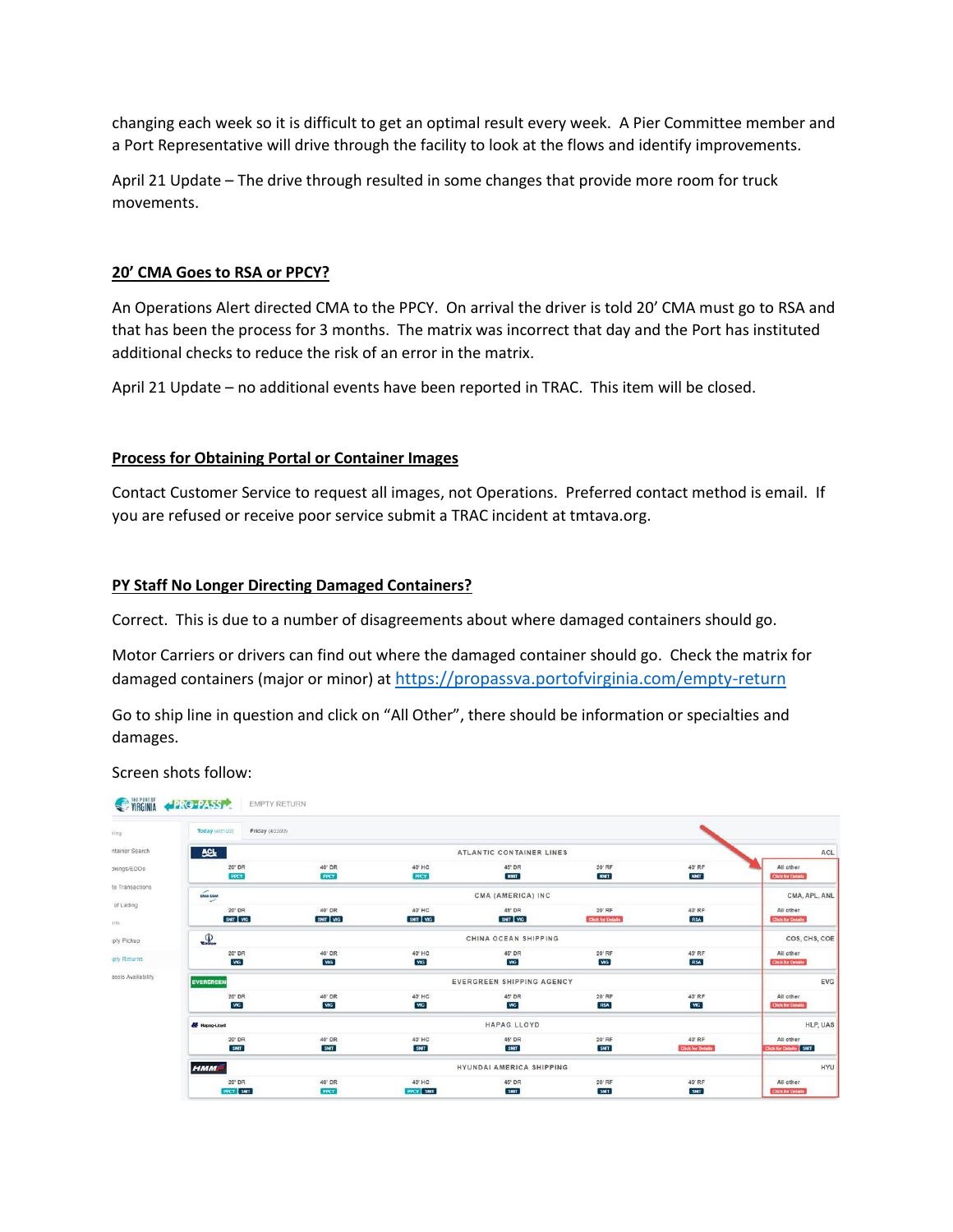| <b>EMPTY RETURN</b>         |                                    |                                                                                                                 |                                                                   |                               |                                    |                                                 |
|-----------------------------|------------------------------------|-----------------------------------------------------------------------------------------------------------------|-------------------------------------------------------------------|-------------------------------|------------------------------------|-------------------------------------------------|
| <b>PPCY SNIT</b>            | <b>HUTGIN</b><br><b>PPCY</b>       | Empty Return Ineligible Message - ZIM INTEGRATED SHIPPING<br><b>SERVICE</b>                                     |                                                                   | <b>WWW.FEE</b><br><b>SNIT</b> | <b>WAS STATE</b><br>SNIT           | <b>PULL MALLAST</b><br><b>Click for Details</b> |
| 圆                           |                                    |                                                                                                                 | $\times$                                                          |                               | <b>MSC</b>                         |                                                 |
| 20' DR<br>ViG.              | 40' DR<br><b>WG</b>                | Note: Please always check our E-container website for off hire info, before returning<br>empty unit.            |                                                                   | 20° RF<br>$V$ G               | 40° RF<br>Click for Details   VIG  | All other<br><b>Click for Details</b>           |
| <b>EX MAERSK</b>            |                                    | Link: https://www.zim.com/tools/econtainer<br>"CICU" PRE-FIXED FLAT RACKS ARE TO RETURN TO VIG: MUST have VALID |                                                                   |                               |                                    | MSK, ALI, HSD, SEA, SCL                         |
| $20'$ DR<br>SNT             | 40' DR<br>SNIT                     | BOOKING NUMBER                                                                                                  | Contact povtruckerreservationsystem@vit.org for manual processing | 20° RF<br><b>RSA</b>          | 40° RF<br>RSA VIG                  | All other<br><b>Glick for Details</b>           |
| <b>NileDutch</b>            |                                    | ALL Flat racks are to return to VIG                                                                             |                                                                   |                               |                                    | <b>NDS</b>                                      |
| 20° DR<br>Click for Details | 40' DR<br><b>Click for Details</b> | All Open Tops are to return to NIT                                                                              |                                                                   | 20' RF<br>lick for Details    | 40° RF<br><b>Click for Details</b> | All other<br><b>Click for Details</b>           |
| <b>DNE</b>                  |                                    | ALL MAJOR DAMAGES TO NIT<br>MINOR DAMAGED 20'S TO NIT<br>MINOR DAMAGED 40'S TO VIG ONLY                         |                                                                   |                               |                                    | ONE, MOL, NYK, KLI                              |
| 20' DR<br>SNIT.             | 40' DR<br>SNIT <sub>1</sub>        |                                                                                                                 |                                                                   | 20° RF<br>SNIT                | 40° RF<br>Click for Details RSA    | All other<br>Click for Details                  |
| <b>OOCL</b>                 |                                    |                                                                                                                 |                                                                   |                               |                                    | OOL                                             |
| 20° DR<br>SNST              | 40° DR<br><b>PPCY</b>              |                                                                                                                 |                                                                   | 20' RF<br><b>ViG</b>          | 40° RF<br><b>Click for Details</b> | All other<br><b>Click for Details</b>           |
| TURGEN                      |                                    |                                                                                                                 | <b>x</b> CLOSE                                                    |                               |                                    | <b>TUR</b>                                      |
| 20' DR<br>NNIT              | 40' DR<br><b>NNIT</b>              | 40° HC<br>NNIT                                                                                                  | 45' DR<br>NNIT                                                    | 20° RF<br>NNIT                | 40° RF<br>NNIT                     | All other<br><b>Click for Details</b>           |

#### **Open Items:**

#### **EDI Processing and Order of Events - Fleet File to Pre-Arrive Containers at Marine Terminals**

Motor carriers are finding that pre-arrival information is not accurate. Port is looking into the issues causing updates to become inaccurate. Some may relate to on hire/off hire transactions happening out of order. Ship lines sends a file each day that contains only changes since the last update. At times a conflict occurs between the files sent by two ship lines when a container is on-hired or off-hired. The file may be received before a loaded container, for example, has been delivered. The Port holds the on-hire or off-hire change until the delivery is made and the container returns to the Port. Ongoing challenge to receive the data in the right order and at the right time. Port is still looking at ways to improve the situation.

#### **MRS**

The Committee has asked to meet with MRS to understand the current problems with genset availability and reefer processing.

#### **Can Reefer Availability be Added to Container Availability Report?**

There is a disconnect between containers listed as on hand and which ones are pre-tripped. There is a lack of visibility into the number of gensets to go with any reefer container.